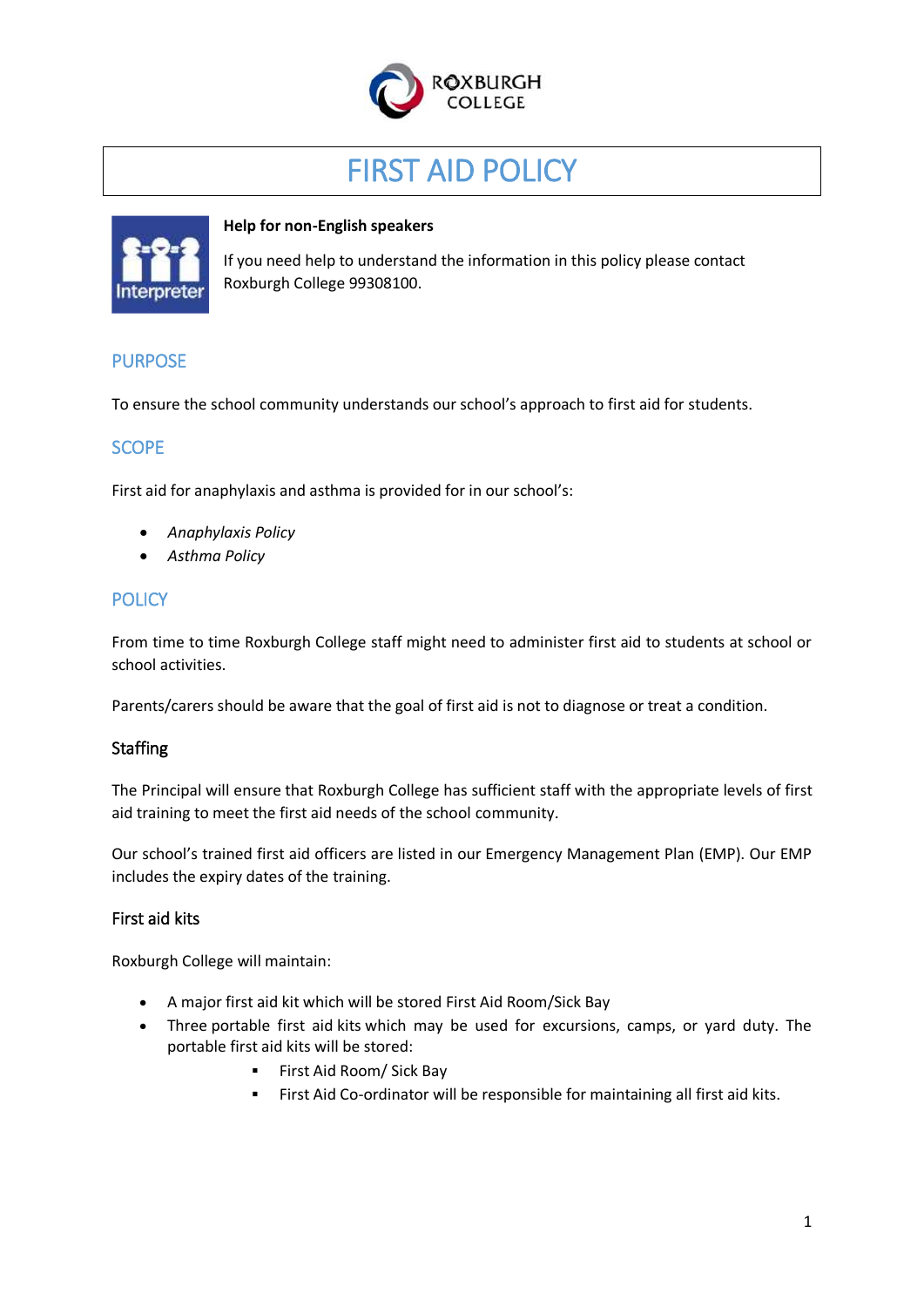#### **Care for ill students**

Students who are unwell should not attend school.

If a student becomes unwell during the school day they may be directed to the First Aid Office and monitored by the First Aid Co-ordinator. Depending on the nature of their symptoms, staff may contact parents/carers or an emergency contact person to ask them to collect the student.

#### First aid management

If there is a situation or incident which occurs at school or a school activity which requires first aid to be administered to a student:

- Staff who have been trained in first aid will administer first aid in accordance with their training. In an emergency situation, other staff may assist in the administration of first aid within their level of competence.
- In a medical emergency, staff may take emergency action and do not need to obtain parent/carer consent to do so. Staff may contact Triple Zero "000" for emergency medical services at any time.
- Staff may also contact NURSE-ON-CALL (on 1300 60 60 24) in an emergency. NURSE-ON-CALL provides immediate, expert health advice from a registered nurse and is available 24 hours a day, 7 days a week.
- If first aid is administered for a minor injury or condition, Roxburgh College will notify parents/carers by email or SMS text or phone call to the parents/carers.
- If first aid is administered for a serious injury or condition, or in an emergency situation, school staff will attempt to contact parents/carers or emergency contacts as soon as reasonably practical.
- If staff providing first aid determine that an emergency response is not required but that medical advice is needed, school staff will ask parents/carers, or an emergency contact person, to collect the student and recommend that advice is sought from a medical practitioner.
- Whenever first aid treatment has been administered to a student Roxburgh College will:
	- o record the incident on CASES21
	- $\circ$  if first aid was administered in a medical emergency, follow the Department's [Reporting and Managing School Incidents Policy,](https://www2.education.vic.gov.au/pal/reporting-and-managing-school-incidents-including-emergencies/policy) including reporting the incident to the Department's Incident Support and Operations Centre on 1800 126 126 or via Edusafe Plus.

In accordance with guidance from the Department of Education and Training, analgesics, including paracetamol and aspirin, will not be stored at school or provided as a standard first aid treatments. This is because they can mask signs of serious illness or injury.